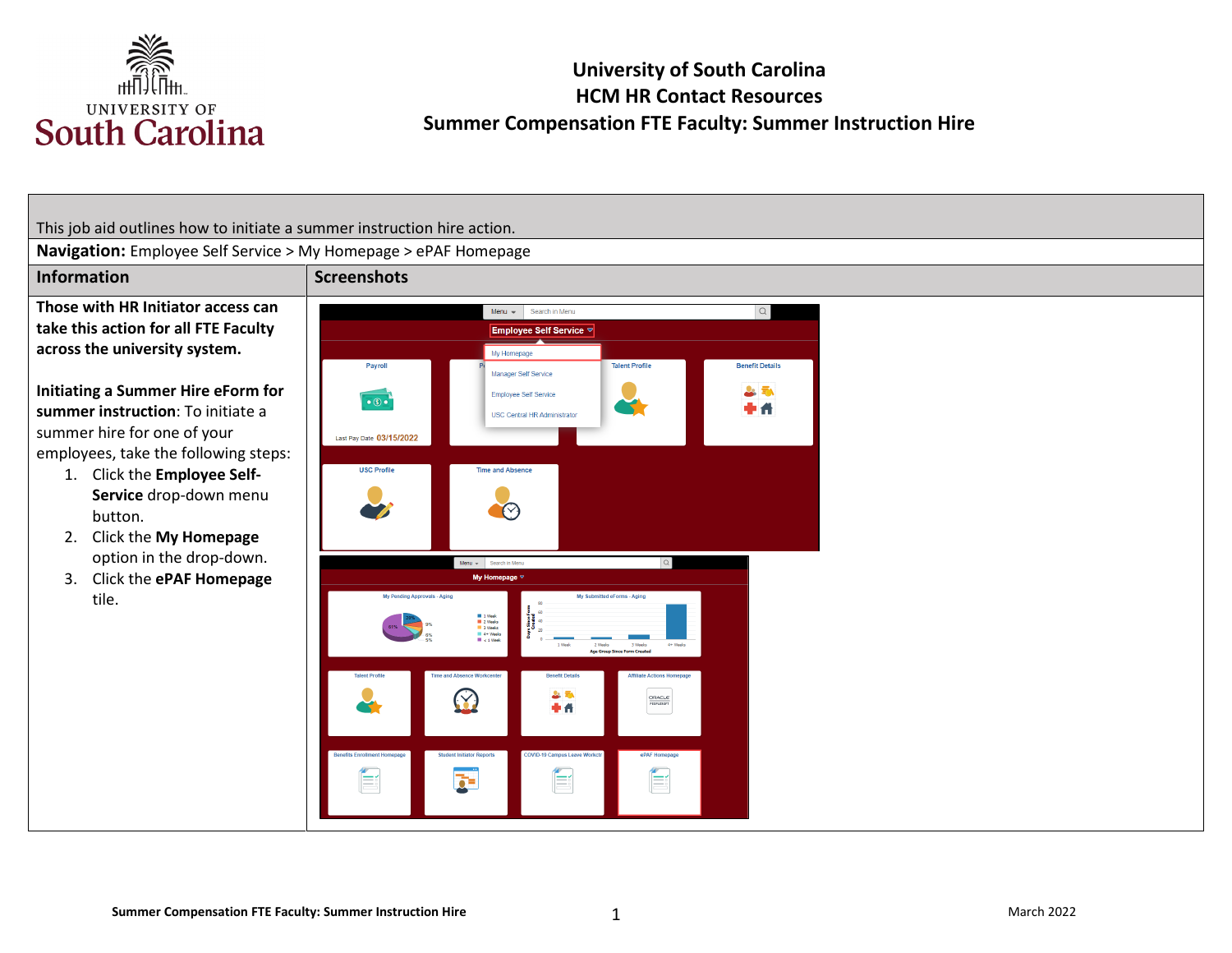

| On the ePAF homepage enter your<br>employee's name or USC ID in the<br>Search for Person field, then click the<br>Search button.<br>The results that appear are referred<br>to as Search Cards. Determine the<br>appropriate Search Card by<br>reviewing the EMPL ID (aka USC ID),<br>EMPL record, Department, EMPL<br>Class, and other data presented.<br>On the appropriate Search Card, click<br>the Related Actions Menu button. | < My Homepage<br><b>Start a Personnel Action Form</b><br>Search for X76671911<br>Person<br>Just<br>$\checkmark$<br>Search In<br>Clear<br>Search<br>Add a New Person<br><b>Act on Personnel Action Form</b><br><b>Getting Started</b><br><b>D</b> Evaluate an EPAF eForm<br><b>6</b> Update an ePAF eForm<br>S View an ePAF eForm | <b>EPAF</b><br>Welcome to the University of South Carolina's Electronic Personnel Action Form (EPAF) Center. This is where you will manage HR/Payroll actions for employees.<br>To start a new form, enter a name or employee ID in the Search for Person omnibox, and hit the Search button. Use Just Search In to narrow down your search.<br>When you find the right person, click the down arrow, and choose the action you want to take. You'll be guided into the correct form<br>Evaluate an ePAF eForm lists any ePAF forms waiting for your approval.<br>Update an ePAF eForm lets you make changes to a form and resubmit.<br>View an ePAF eForm shows you existing forms.<br>Manage Adjunct Faculty Benefits lists active employees enrolled in State insurance benefits.<br>Need help? Click here |                                                                                                                               |
|--------------------------------------------------------------------------------------------------------------------------------------------------------------------------------------------------------------------------------------------------------------------------------------------------------------------------------------------------------------------------------------------------------------------------------------|----------------------------------------------------------------------------------------------------------------------------------------------------------------------------------------------------------------------------------------------------------------------------------------------------------------------------------|---------------------------------------------------------------------------------------------------------------------------------------------------------------------------------------------------------------------------------------------------------------------------------------------------------------------------------------------------------------------------------------------------------------------------------------------------------------------------------------------------------------------------------------------------------------------------------------------------------------------------------------------------------------------------------------------------------------------------------------------------------------------------------------------------------------|-------------------------------------------------------------------------------------------------------------------------------|
|                                                                                                                                                                                                                                                                                                                                                                                                                                      | Manage Adjunct TFAC Benefits<br>< My Homepage<br><b>Start a Personnel Action Form</b><br>Search for<br>Person<br>X76671911<br>Just<br>$\check{ }$<br>Search In<br>Clear<br>Search<br>Add a New Person                                                                                                                            | <b>EPAF</b><br>Empl ID X76671911<br><b>Current Employee</b><br>Empl Record 0<br>Department 130600 MATHEMATICS<br>Job Code UG76 Professor<br>$\odot$                                                                                                                                                                                                                                                                                                                                                                                                                                                                                                                                                                                                                                                           | Business Unit SCCOL USC Columbia<br>Job Indicator Primary Job<br>Empl Class FTE Full Time Equivalent<br>Faculty/Staff Faculty |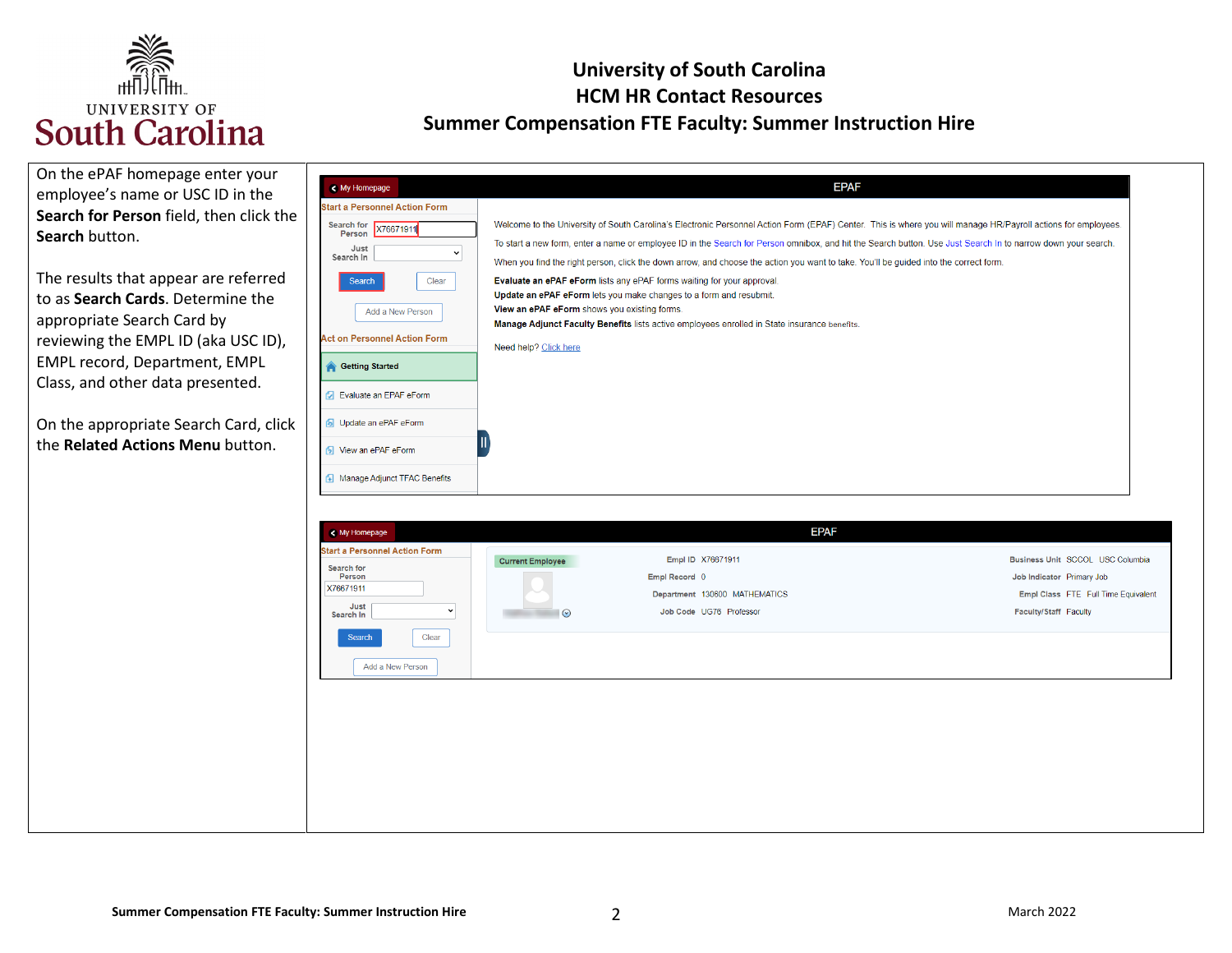

| The Related Actions Menu shows all   |                         |                               |                          |                                     |
|--------------------------------------|-------------------------|-------------------------------|--------------------------|-------------------------------------|
| the actions/eForms which the user    |                         | <b>Actions</b><br>$\times$    | <b>EPAF</b>              |                                     |
| has authority to initiate on this    | <b>Current Employee</b> | <b>View Personal Data</b>     | mpl ID X76671911         | Business Unit SCCOL USC Columbia    |
| specific employee's EMPL record.     |                         | View Job Data                 | ecord 0                  | Job Indicator Primary Job           |
|                                      |                         | Separation/Retirement         | tment 130600 MATHEMATICS | Empl Class FTE Full Time Equivalent |
| The Faculty Summer Hire eForm is     | $\overline{S}$          |                               | Code UG76 Professor      | Faculty/Staff Faculty               |
| used to hire FTE faculty into summer |                         | Leave w/out Pay               |                          |                                     |
| appointments for either Instruction  |                         | Paid Leave                    |                          |                                     |
| or ECOM/Research. Note this option   |                         | Job Change                    |                          |                                     |
| will only appear in the Related      |                         |                               |                          |                                     |
| <b>Actions Menu for FTE faculty.</b> |                         | <b>Additional Pay</b>         |                          |                                     |
| From the Related Actions Menu, click |                         | <b>Additional Assignment</b>  |                          |                                     |
| the Faculty Summer Hire option.      |                         | <b>Account Funding Change</b> |                          |                                     |
|                                      |                         |                               |                          |                                     |
|                                      |                         | <b>Faculty Summer Hire</b>    |                          |                                     |
|                                      |                         |                               |                          |                                     |
|                                      |                         |                               |                          |                                     |
|                                      |                         |                               |                          |                                     |
|                                      |                         |                               |                          |                                     |
|                                      |                         |                               |                          |                                     |
|                                      |                         |                               |                          |                                     |
|                                      |                         |                               |                          |                                     |
|                                      |                         |                               |                          |                                     |
|                                      |                         |                               |                          |                                     |
|                                      |                         |                               |                          |                                     |
|                                      |                         |                               |                          |                                     |
|                                      |                         |                               |                          |                                     |
|                                      |                         |                               |                          |                                     |
|                                      |                         |                               |                          |                                     |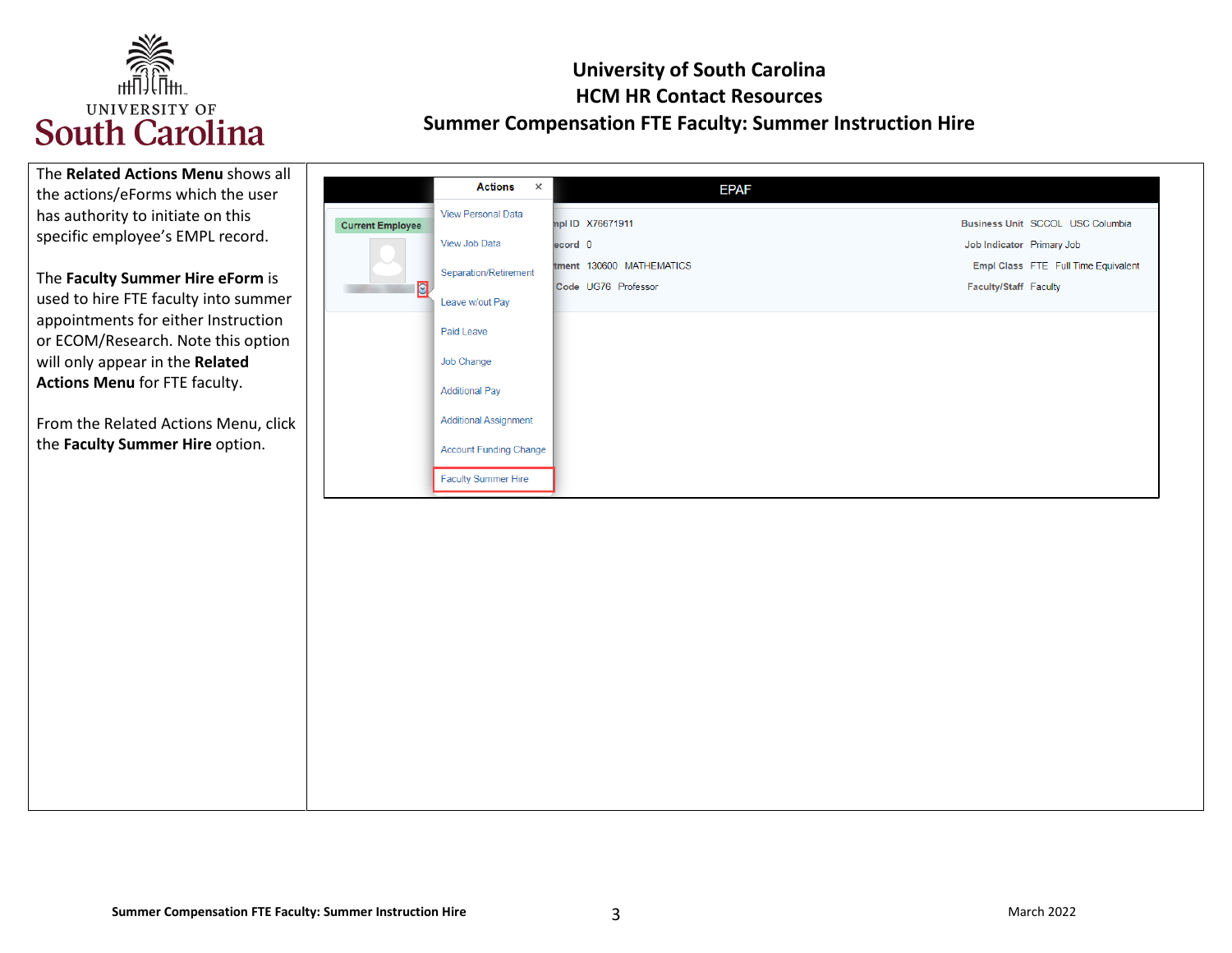

| <b>Completing the Faculty Summer Hire</b><br>eForm:                                                                                                         | $\left(\frac{1}{2}\right)$ Summer Hire : Hire Information                                                | Form ID 396169                                                                                               |
|-------------------------------------------------------------------------------------------------------------------------------------------------------------|----------------------------------------------------------------------------------------------------------|--------------------------------------------------------------------------------------------------------------|
| The Action of Additional Job<br>1.<br>pre-populates and is the only<br>option.                                                                              | <b>Primary Job Info</b><br><b>Name</b>                                                                   | Current Values    4 <br>$\vert \mathbf{H} \vert$<br><b>Highlights Enabled:</b><br>Yes (<br>Empl ID X76671911 |
| Click the Reason Code drop-<br>2.<br>down menu button and<br>select Summer Instruction.                                                                     | Empl Record 0<br>Job Code UG76<br><b>Business Unit SCCOL</b><br>Hire Info                                | <b>Employee Classification FTE</b><br>Department 130600                                                      |
| 3.<br>Upon selection of Summer<br>Instruction as the Reason, a<br>new field appears for                                                                     | "Action   Additional Job<br>v Additional Job<br><b>Year 2022</b><br>曲<br>*Effective Date                 | *Reason<br><b>Summer Instruction</b><br><b>Summer Research</b><br>曲<br>*Expected Job End Date                |
| <b>Summer Session Code. Click</b><br>the Lookup button<br>(magnifying glass icon) to<br>search for and select the                                           | $\left( +\right)$ Summer Hire : Hire Information<br><b>Primary Job Info</b>                              | Form ID 396169<br>Current Values (14          <br><b>Highlights Enabled:</b><br>Yes                          |
| appropriate summer term<br>for this course.                                                                                                                 | <b>Name</b><br>Empl Record 0                                                                             | Empl ID X76671911<br><b>Employee Classification FTE</b>                                                      |
| If the course dates<br>a.<br>fall outside of the set<br>schedule, please                                                                                    | Job Code UG76<br><b>Business Unit SCCOL</b><br>Hire Info                                                 | Department 130600                                                                                            |
| select the Open<br>option.                                                                                                                                  | *Action Additional Job<br>v Additional Job<br>Q Columbia Full Summer Session<br>*Summer Session Code 8S0 | *Reason Summer Instruction<br>Summer Instruction<br>Year 2022                                                |
| b. Upon selecting the<br><b>Summer Session</b><br>Code for all options<br>other than Open, the<br>effective and end-<br>date fields will auto-<br>populate. | Effective Date 05/09/2022                                                                                | Expected Job End Date 07/30/2022                                                                             |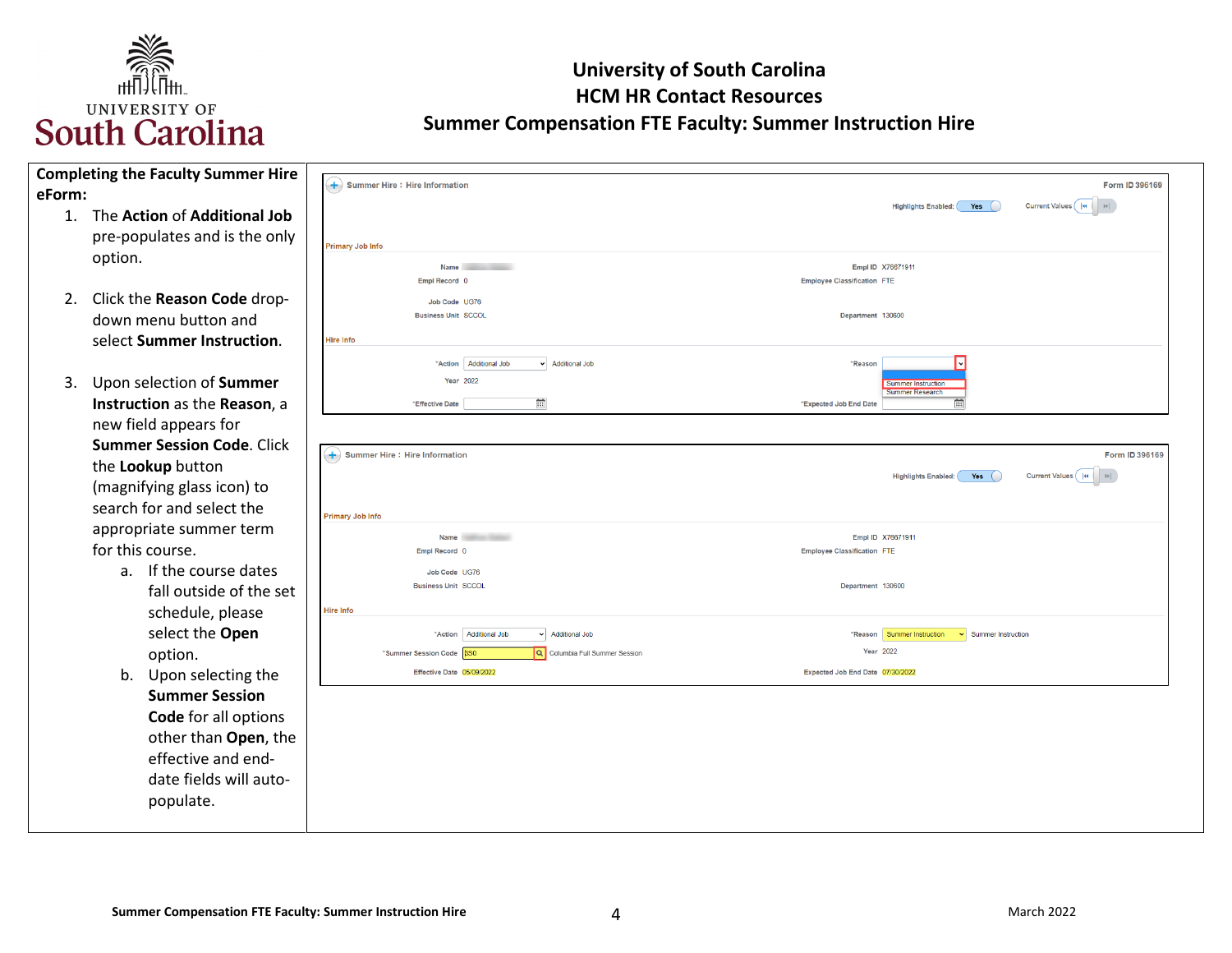

| 4.        | Enter the applicable data points           |                                            |                                         |
|-----------|--------------------------------------------|--------------------------------------------|-----------------------------------------|
|           | for the below Job Info fields.             | Job Info                                   |                                         |
|           | You can type in the fields                 | $\boxed{Q}$ sccol<br>*Business Unit SCCOL  | Q CAS Mathematics<br>*Department 130600 |
|           | directly or use the Lookup                 | Q Leconte College<br>*Location Code 060    | Job Code VSUM                           |
|           | button to search for the                   | a <br>*Supervisor ID J23996842             |                                         |
|           | information.                               | Part-Time<br>*Full/Part Time               |                                         |
|           | <b>Business Unit (Campus)</b><br>a.        | Last Hire Date/Basis Start Date 08/16/2013 | Pay Basis SC9                           |
|           | <b>Location Code</b><br>b.                 | Pay Group SIC SUMMER INSTRUCTION CURRENT   |                                         |
|           | Supervisor ID<br>c.                        | Base salary 121525.00                      |                                         |
|           | Full/Part Time indicator<br>d.             | <b>Employee Record Selected 1</b>          |                                         |
|           | Department number<br>e.                    |                                            |                                         |
|           | There are several view-only fields in this |                                            |                                         |
| section.  |                                            |                                            |                                         |
| $\bullet$ | Last Hire Date/Basis Start Date            |                                            |                                         |
|           | is the date that employee                  |                                            |                                         |
|           | started their FTE position.                |                                            |                                         |
| $\bullet$ | Pay Group is based on the                  |                                            |                                         |
|           | employee's FTE pay group. For              |                                            |                                         |
|           | example: If the FTE is paid                |                                            |                                         |
|           | current in the FTE the summer              |                                            |                                         |
|           | hires will also be current.                |                                            |                                         |
|           | Base Salary is the employee's              |                                            |                                         |
|           | base salary as of the prior spring         |                                            |                                         |
|           | semester. This is the salary for           |                                            |                                         |
|           | calculation of the summer                  |                                            |                                         |
|           | earnings cap.                              |                                            |                                         |
|           | <b>EMPL Record Selected lets you</b>       |                                            |                                         |
|           | know which record the summer               |                                            |                                         |
|           | hire will appear as once fully             |                                            |                                         |
|           | executed in the system. The                |                                            |                                         |
|           | Summer Hire eForm will reuse               |                                            |                                         |
|           | old/inactive EMPL Records.                 |                                            |                                         |
|           | Pay Basis is the employee's FTE            |                                            |                                         |
|           | basis.                                     |                                            |                                         |
|           |                                            |                                            |                                         |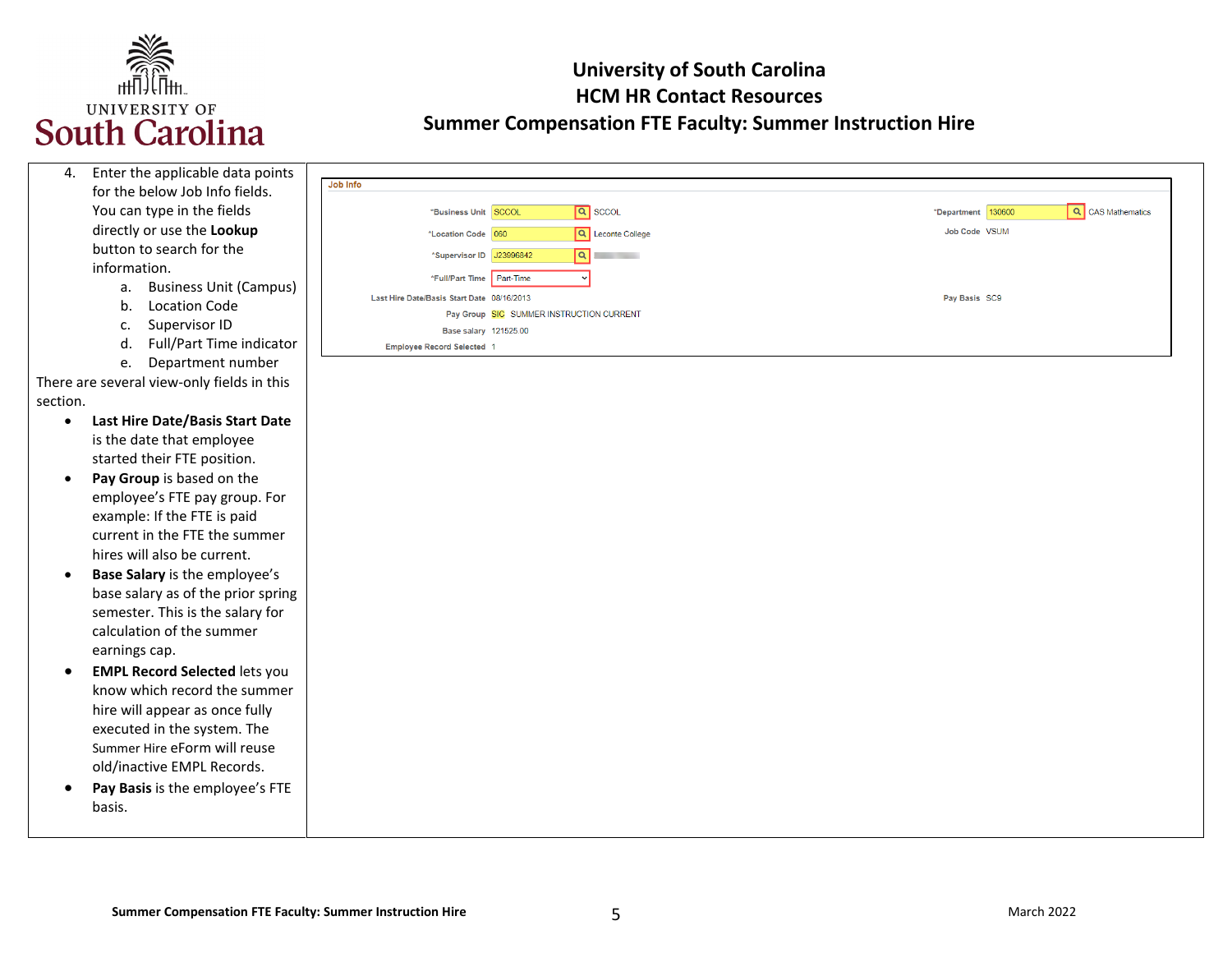

| 5.        | Enter the Course # that the                |                                                                                                                                                                                                                                                                                                                          |
|-----------|--------------------------------------------|--------------------------------------------------------------------------------------------------------------------------------------------------------------------------------------------------------------------------------------------------------------------------------------------------------------------------|
|           | employee will be teaching. This            | ummer Instruction                                                                                                                                                                                                                                                                                                        |
|           | is a freeform field.                       | · For faculty with a 10.5-month pay basis, total compensation for Summer 2021 from all sources cannot exceed 14.66% of the faculty member's preceding academic year salary (up to 33 workdays, depending on dates). The compen<br>period identified in the appointment and is subject to any limits imposed by the unit. |
|           |                                            |                                                                                                                                                                                                                                                                                                                          |
|           | Enter the number of Credit                 | · For faculty with an 11-month pay basis, total compensation for Summer 2021 from all sources cannot exceed 9.36% of the faculty member's preceding academic year salary (up to 22 workdays, depending on dates). The compensa<br>identified in the appointment and is subject to any limits imposed by theunit.         |
| 6.        |                                            |                                                                                                                                                                                                                                                                                                                          |
|           | <b>Hours</b> associated with the           | *Course# MATH101                                                                                                                                                                                                                                                                                                         |
|           | course. Upon entry of the Credit           | <b>Standard Hours 10.00</b><br>"Credit Hours 3.00                                                                                                                                                                                                                                                                        |
|           | Hours the Standard Hours field             | *Salary 9250.000000                                                                                                                                                                                                                                                                                                      |
|           | out to the right will                      | Compensation Limit 41136.212500                                                                                                                                                                                                                                                                                          |
|           | automatically populate with the            | <b>Summer Compensation</b>                                                                                                                                                                                                                                                                                               |
|           | hours per week.                            |                                                                                                                                                                                                                                                                                                                          |
|           |                                            | 1 row<br><b>Effective Date C</b><br>Expected Job End Date $\Diamond$<br>Empl Record © Year ©<br>Compensation Rate © Comp Rate Code ©<br><b>Summer Session Code ©</b><br>Form Status/Empl Status ©<br><b>Course Number ©</b><br>Form ID 0                                                                                 |
| 7.        | Enter the Salary the employee              | $\overline{0}$<br>0.000000                                                                                                                                                                                                                                                                                               |
|           | should receive for teaching this           |                                                                                                                                                                                                                                                                                                                          |
|           | course.                                    | <b>Total Compensation</b>                                                                                                                                                                                                                                                                                                |
|           | There are three view-only fields in this   |                                                                                                                                                                                                                                                                                                                          |
| section:  |                                            | Summer Total Compensation 9250.00                                                                                                                                                                                                                                                                                        |
|           |                                            |                                                                                                                                                                                                                                                                                                                          |
| $\bullet$ | <b>Compensation Limit shows the</b>        |                                                                                                                                                                                                                                                                                                                          |
|           | employee's compensation                    |                                                                                                                                                                                                                                                                                                                          |
|           | earnings limit for the summer.             |                                                                                                                                                                                                                                                                                                                          |
|           | This field displays 3 digits after         |                                                                                                                                                                                                                                                                                                                          |
|           | the decimal but the eForm will             |                                                                                                                                                                                                                                                                                                                          |
|           | automatically drop any digits              |                                                                                                                                                                                                                                                                                                                          |
|           | after the 2 <sup>nd</sup> decimal place in |                                                                                                                                                                                                                                                                                                                          |
|           | the Salary field.                          |                                                                                                                                                                                                                                                                                                                          |
| $\bullet$ | The Summer Compensation                    |                                                                                                                                                                                                                                                                                                                          |
|           | section shows all approved                 |                                                                                                                                                                                                                                                                                                                          |
|           | summer hires and summer Hire               |                                                                                                                                                                                                                                                                                                                          |
|           | eForms in flight for this                  |                                                                                                                                                                                                                                                                                                                          |
|           |                                            |                                                                                                                                                                                                                                                                                                                          |
|           | employee.                                  |                                                                                                                                                                                                                                                                                                                          |
| $\bullet$ | <b>Summer Total Compensation is</b>        |                                                                                                                                                                                                                                                                                                                          |
|           | the total salary amount for this           |                                                                                                                                                                                                                                                                                                                          |
|           | hire and all other summer hires.           |                                                                                                                                                                                                                                                                                                                          |
|           |                                            |                                                                                                                                                                                                                                                                                                                          |
|           |                                            |                                                                                                                                                                                                                                                                                                                          |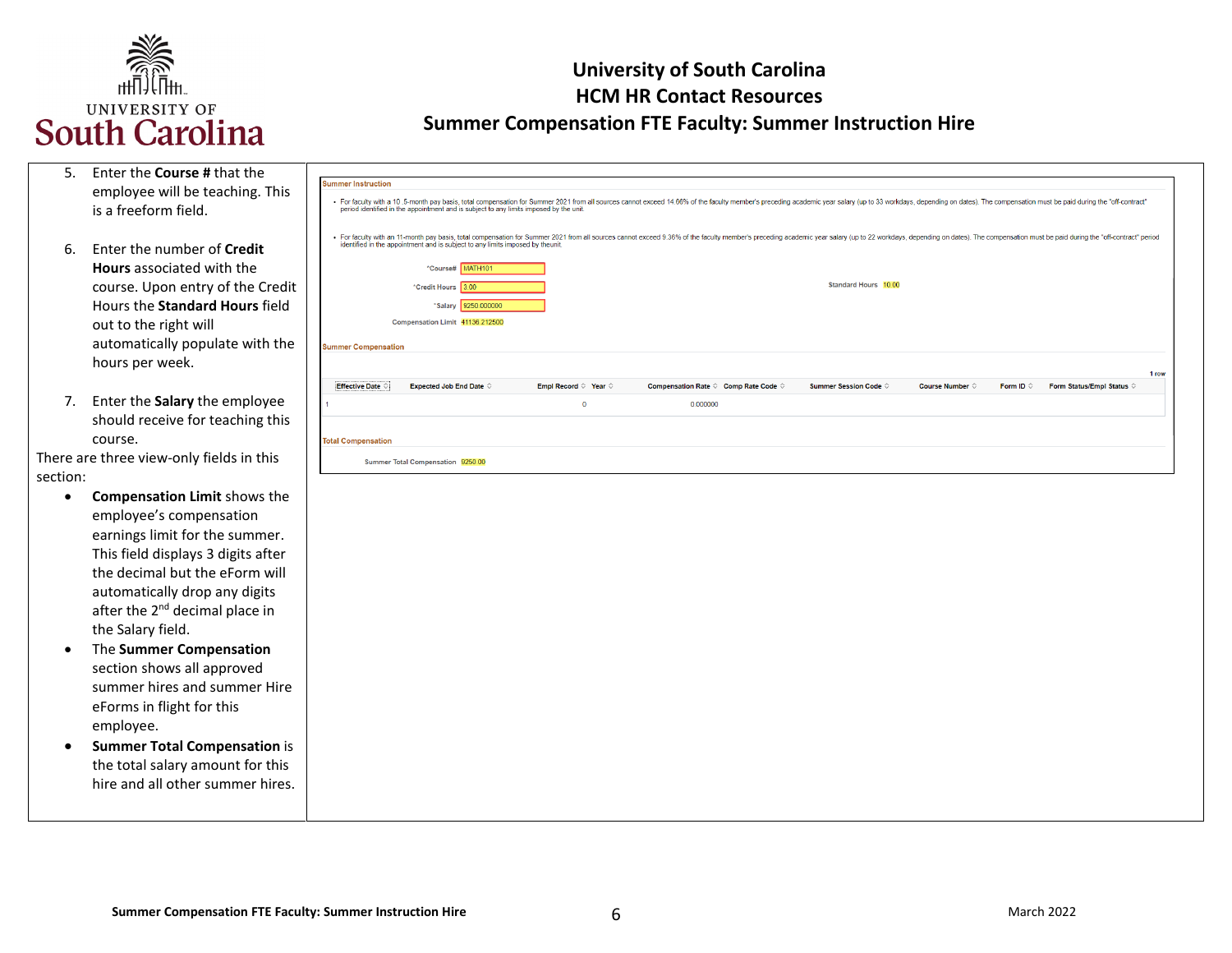

| 8. | <b>Click the Select Funding</b><br>button to add the applicable<br>funding source for this<br>summer hire.<br>Note the Account<br>a.<br>code for Summer<br>Instruction is 51330. | <b>Account Funding</b><br>0.000000                         | Budget Amount © Percent of Distribution ©<br>0.000000<br>PercentTotal 0.000000 | <b>Select Funding</b><br><b>Select Funding</b> |                                       |                             |                           |                                        |                           | Operating Unit Department Fund Code Account Class Field Business Unit Project/Grant |                      | <b>Activity ID</b> | <b>Cost Share</b> | <b>Combination Code</b>                 | <b>Insert A</b><br><b>Row</b><br>$\blacksquare$ | 1 row<br>Delete A<br>Row<br>$\equiv$ |
|----|----------------------------------------------------------------------------------------------------------------------------------------------------------------------------------|------------------------------------------------------------|--------------------------------------------------------------------------------|------------------------------------------------|---------------------------------------|-----------------------------|---------------------------|----------------------------------------|---------------------------|-------------------------------------------------------------------------------------|----------------------|--------------------|-------------------|-----------------------------------------|-------------------------------------------------|--------------------------------------|
| 9. | Enter the Budget Amount or<br>Percent of Distribution. Click                                                                                                                     | <b>Account Funding</b>                                     |                                                                                |                                                |                                       |                             |                           |                                        |                           |                                                                                     |                      |                    |                   |                                         |                                                 | 1 row                                |
|    | the Plus + button to add<br>additional rows of funding if<br>applicable.                                                                                                         | 9250.000000                                                | Budget Amount ♡ Percent of Distribution ♡<br>100.000000                        | <b>Select Funding</b><br><b>Select Funding</b> | <b>Operating Unit</b><br><b>CL071</b> | <b>Department</b><br>130600 | <b>Fund Code</b><br>A0001 | <b>Account</b><br>51330                | <b>Class Field</b><br>101 | Business Unit Project/Grant Activity ID Cost Share                                  |                      |                    |                   | <b>Combination Code</b><br>A00000011096 | <b>Insert A</b><br>Row<br>⊡                     | Delete A<br>Row<br>$\equiv$          |
|    | 10. Offer letters are required for<br>all summer hires. Click the<br><b>Upload</b> button and follow<br>the on-screen prompts to<br>attach the document from<br>your device.     | <b>File Attachments</b><br><b>Attachment Required</b><br>o | PercentTotal 100,000000                                                        |                                                |                                       | Action<br>Upload            |                           | Description $\Diamond$<br>Offer Letter |                           |                                                                                     | File Name $\diamond$ |                    |                   |                                         | <b>Delete</b><br>Delete                         | 1 row                                |
|    | Summer hire actions<br>a.<br>submitted without<br>an offer letter will be<br>recycled to the<br>initiator which may<br>delay payment to the<br>employee.                         | Add                                                        |                                                                                |                                                |                                       |                             |                           |                                        |                           |                                                                                     |                      |                    |                   |                                         |                                                 |                                      |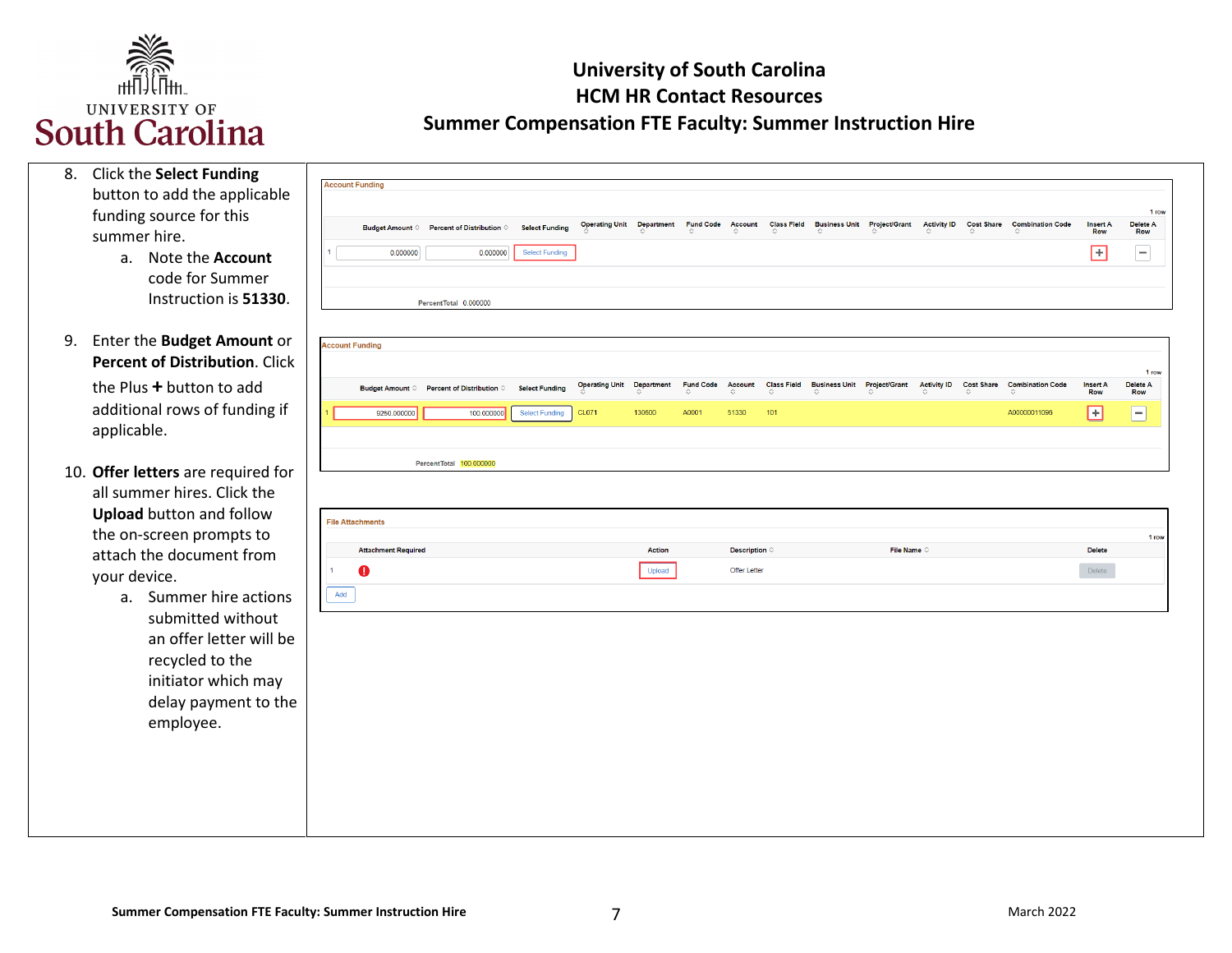

#### **NOTE**:

 compensation 33.xx% for the summer, you will see a warning If the summer instruction exceeds the maximum allowable summer number of days in the current message.

 Once you submit the eForm it will route to Office of the Provost for approval (Columbia campus only) prior to coming to HR Operations.

| <b>Summer Instruction</b>                                                      |                                                                                        |                                                                                                                              |                                                                                                                                                                                                                                |
|--------------------------------------------------------------------------------|----------------------------------------------------------------------------------------|------------------------------------------------------------------------------------------------------------------------------|--------------------------------------------------------------------------------------------------------------------------------------------------------------------------------------------------------------------------------|
|                                                                                | period identified in the appointment and is subject to any limits imposed by the unit. |                                                                                                                              | · For faculty with a 10.5-month pay basis, total compensation for Summer 2021 from all sources cannot exceed 14,66% of the faculty member's preceding academic year salary (up to 33 workdays, depending on dates). The compen |
| identified in the appointment and is subject to any limits imposed by theunit. |                                                                                        | The calculated total compensation has exceeded 33.85 % of base salary.<br>Provost approval is required for this transaction. | · For faculty with an 11-month pay basis, total compensation for Summer 2021 from all sources cannot exceed 9.36% of the faculty member's preceding academic year salary (up to 22 workdays, depending on dates). The compensa |
|                                                                                | *Course# MATH101                                                                       |                                                                                                                              |                                                                                                                                                                                                                                |
| *Credit Hours 300                                                              |                                                                                        |                                                                                                                              | Hours 10.00                                                                                                                                                                                                                    |
| *Salary 41400                                                                  |                                                                                        |                                                                                                                              |                                                                                                                                                                                                                                |
| Compensation Limit 41136.212500                                                |                                                                                        |                                                                                                                              |                                                                                                                                                                                                                                |

| G3FORM_ID=412040                             |                    |                                                               | Pending |
|----------------------------------------------|--------------------|---------------------------------------------------------------|---------|
| <b>Basic Path</b>                            |                    |                                                               |         |
| Pending<br>X.                                | Þ                  | <b>Not Routed</b><br>Þ                                        |         |
| <b>Multiple Approvers</b><br>Dept_Approver_1 | $\rightarrow$      | <b>Multiple Approvers</b><br>Dept_Approver_2<br>$\rightarrow$ |         |
| <b>Not Routed</b>                            |                    | <b>RED</b> Not Routed                                         |         |
| <b>Multiple Approvers</b><br>Provost         | Þ<br>$\rightarrow$ | <b>Multiple Approvers</b><br>HR Operations<br>$\rightarrow$   |         |
|                                              |                    |                                                               |         |
|                                              |                    |                                                               |         |